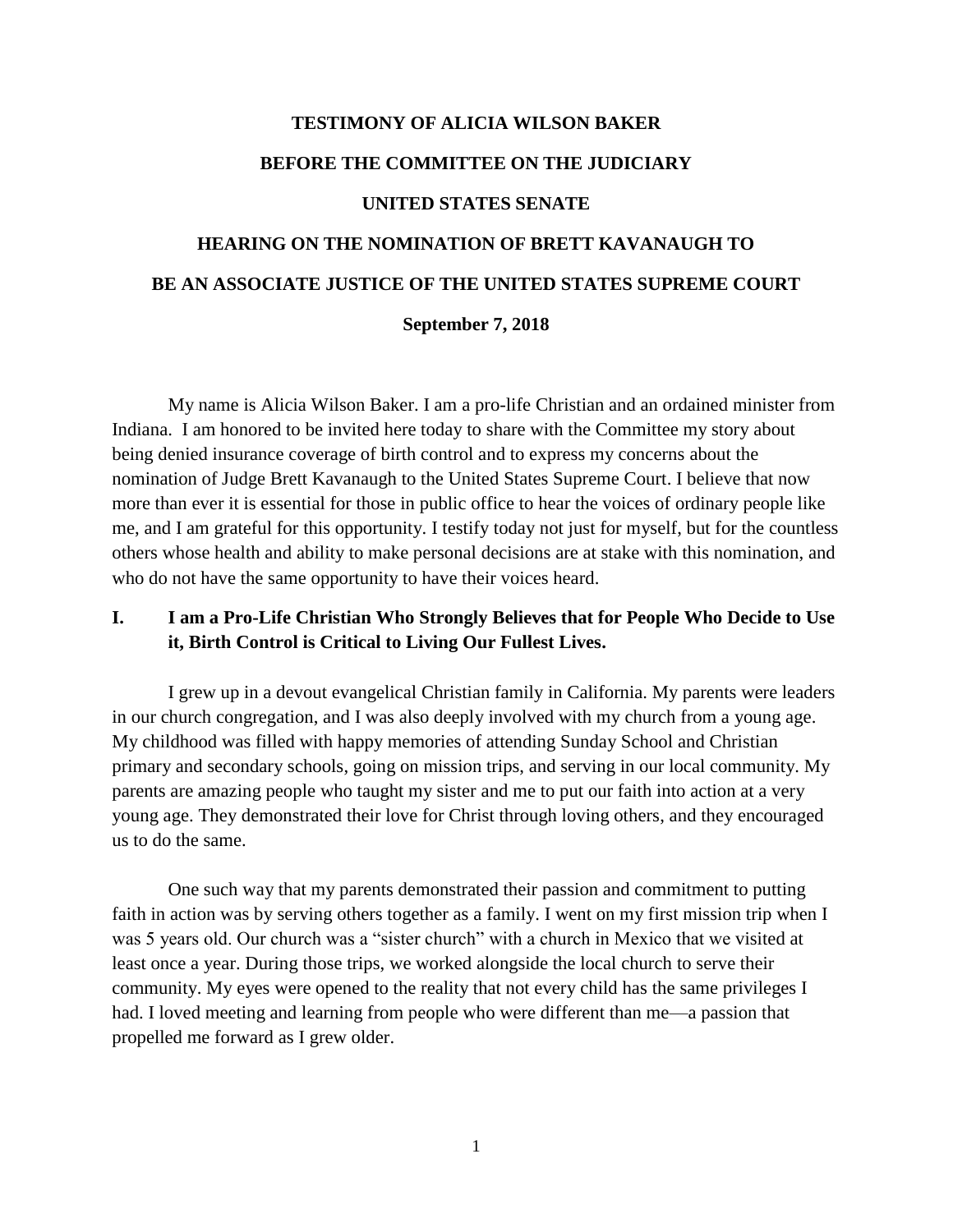In 2015, I graduated with a master's degree from Fuller Theological Seminary. In May 2018, after a 6-year-long process, I was ordained as a minister in the Free Methodist Church. I decided to attend seminary and become ordained because I recognized that I had the passion to serve others but not necessarily the tools and education to do it well. Seminary and the ordination process have allowed me to grow in my relationship with Christ, my understanding of my calling as a Christian, and my understanding of the world we are called to love and serve.

My faith and relationship with Jesus is the foundation of who I am. Everything I do, every interaction with others, every decision I make; it's all rooted in what I believe. I work to create a world of justice and love according to the teachings of Jesus. Without my faith, I am not the same.

Because of my faith, I am called to "act justly, love mercy, and walk humbly with God." (Micah 6:8). My faith calls me to love God and love others without exception. (Matthew 22:37- 40). At the end of my life, I hope I will have accomplished that well. To live the principle of faith in action instilled in me by my parents, I currently work at a neighborhood center in urban Indianapolis, where I collaborate with local agencies and neighbors to improve the quality of life in our community. I believe that if we are all able to become more loving, more compassionate, and more aware of others, and if we are able to learn from each other instead of being afraid of one another as we grow in our relationship with Christ, then we will all be stronger.

Jesus directs us to advocate for a just society that allows people to live their lives to the fullest. In John 10:10, Jesus says, "I have come that you might have life, and have it to the full." In this passage, Jesus is not referring merely to personal salvation; He also intends for us to seek justice for the poor and the oppressed here on Earth. One such way of accomplishing this is by supporting policies to assist mothers, single parents, and low-income families both before and after babies are born. And this means supporting access to affordable birth control, because by permitting individuals to plan if, whether, and when to become pregnant, birth control allows us to live our fullest lives.

#### **II. I Was Denied Insurance Coverage of Birth Control Because of My Insurance Company's Religious Beliefs.**

In 2015, I moved to Indiana to start my dream job doing international development work for a church-affiliated organization in Indianapolis.

Spring 2016 was one of the happiest and most exciting times of my life. I was about six months into my new job, and I was engaged to be married to my best friend, Josh. Like me, Josh is a Christian and steadfast in his convictions. Josh and I bonded over the importance of faith in our lives. For both of us, faith is so much more than just a belief system; faith is a verb: it is about how we live our lives. We love being able to serve together and consider it an honor to be able to walk on our faith journey together.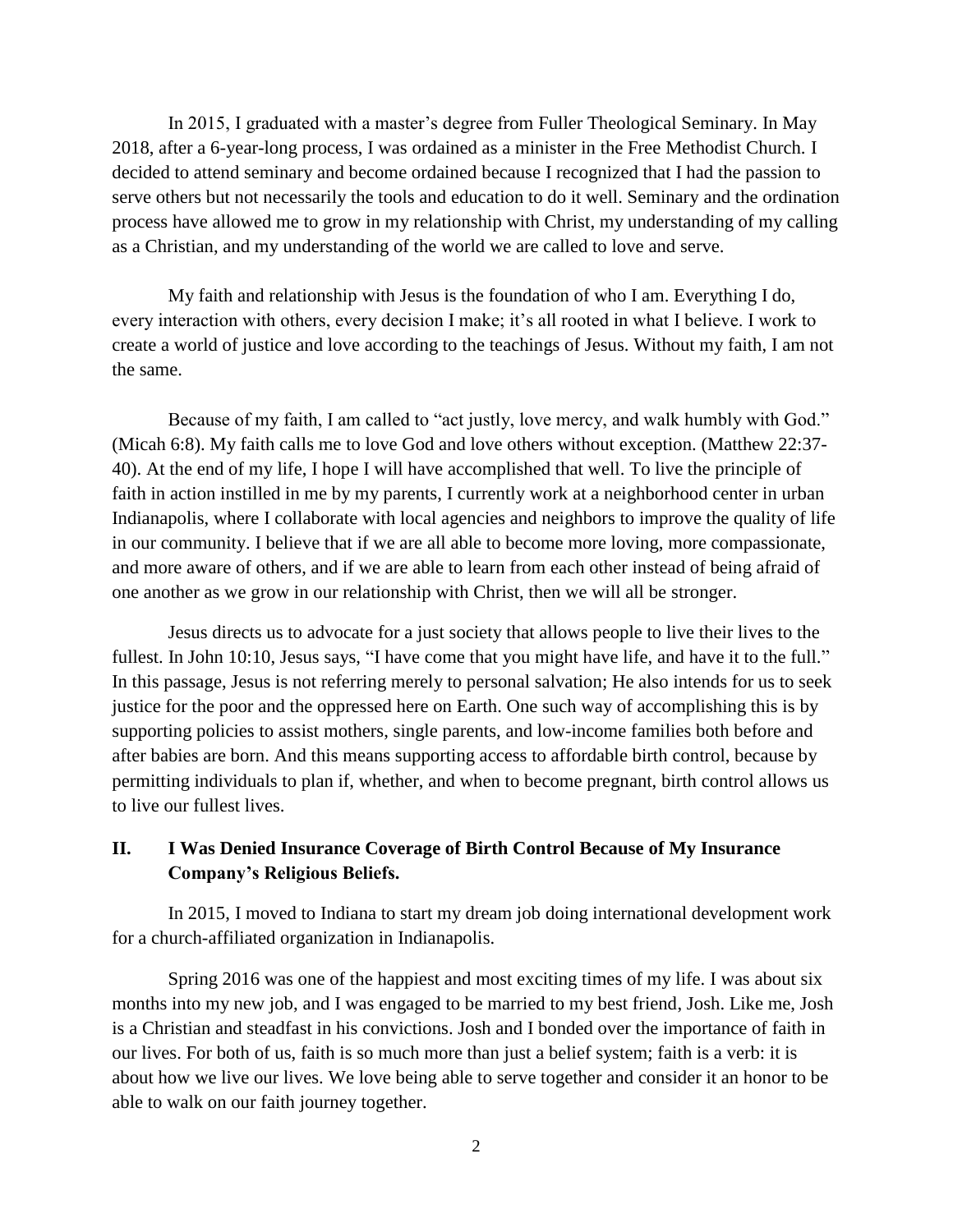Josh and I had both separately decided to abstain from sex until marriage. As our wedding approached, we began to prepare for the consummation of our marriage. We did not feel we were ready to have children immediately after getting married; instead, we wanted to prioritize buying a home and paying off our hefty student loan debt on our limited budget. So, I began to research birth control options.

I researched the Affordable Care Act's birth control benefit and learned that it requires health plans to cover the full range of FDA-approved birth control methods without any out-ofpocket costs to the individual.

I had taken birth control in the past for medical reasons, and I knew that my body responded negatively to hormonal birth control. So I researched the various birth control methods and decided that the non-hormonal IUD was right for me. It is a safe, highly effective, and reversible birth control option.

I reviewed the insurance coverage I had through GuideStone Financial Resources. The plan document said it would cover contraceptives. So, I had the IUD inserted a few months prior to my wedding, to allow my body to become accustomed to it.

I was shocked when, a few weeks before my wedding, I received an explanation of benefits in the mail telling me that my IUD was not covered by my insurance, and that I would have to pay \$1,200 out of pocket. I was charged for the IUD, for the insertion of the IUD, and for the mandatory pregnancy test that is required prior to IUD insertion. Guidestone pointed to an exception in the plan document specifying that "GuideStone does not provide coverage for abortions or abortion-causing drugs, as this violates our Biblical convictions on sanctity of life." But an IUD is a form of birth control that prevents pregnancy; it does not terminate pregnancy.

In all my studies, I have yet to find a scripture or evangelical doctrine that says that contraceptives are against God's will. My husband and I believe that nothing in Christianity opposes use of birth control. We were making prudent and responsible decisions for our family. But our beliefs and our decisions were overridden by the religious beliefs of an insurance company.

For the days leading up to my wedding and for months thereafter, I was busy fighting with my insurance company. The anxiety was overwhelming. This bill was a huge strain on our strapped budget, at a time when we were just starting our new life together.

I sent appeal after appeal to my insurer. I explained to GuideStone that their refusal to cover this FDA-approved form of contraception puts ordinary women's well-being on the line. My doctor wrote an appeal to my insurer, explaining that my IUD was a "necessary, preventative treatment." I raised the issue with the human resources department at my church-affiliated employer, which was surprised by the insurance company's denial and supportive of my efforts, but ultimately unable to help.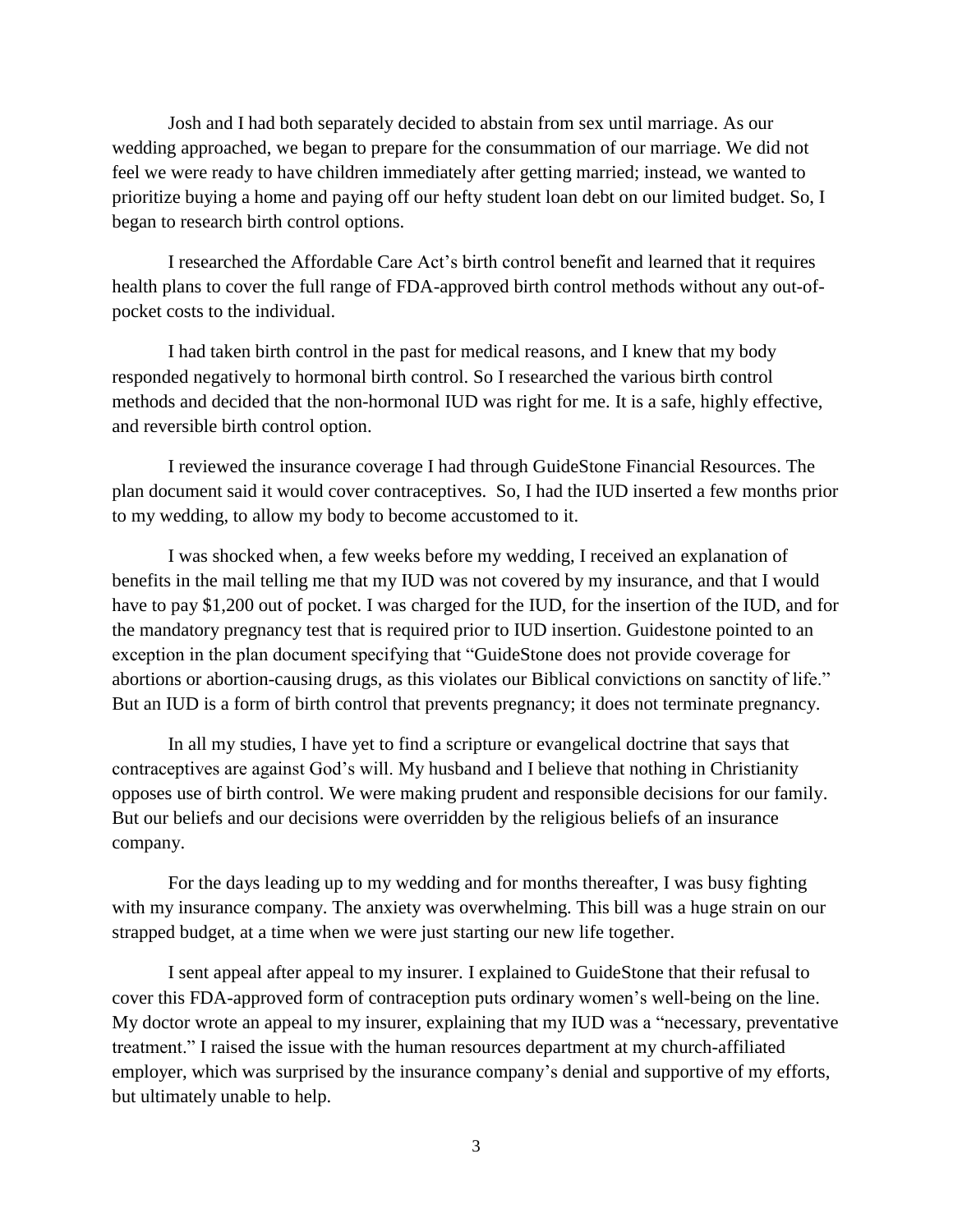In the end Josh and I were forced to figure out a way to pay the bill, since we did not want it to get sent to collections. To cover the cost, we paid less towards our student loans for a few months, and we used some of the money we had set aside for a down payment.

The experience was as frustrating as it was emotionally taxing. I felt like I had done everything "right." I waited to have sex until marriage, and I was proactive about getting birth control before my wedding date. But I still felt like I was being punished for attempting to be responsible and waiting to have children until Josh and I were financially secure.

I know that I am fortunate. Even though it was a financial hardship, I ultimately could pay that \$1200 bill. But many people cannot. For many, \$1200 would mean having to choose between getting the health care they need and having food on the table. It could mean losing the ability to protect their bodies and determine their own futures.

These concerns are not just hypothetical. Studies show that cost is a major determinant of whether people obtain the health care they need across the income spectrum, but particularly for people with lower incomes.<sup>i</sup> When finances are scarce, people stop using birth control altogether, use it improperly or inconsistently, or use methods that are medically inappropriate or less effective.<sup>ii</sup> As a result, those people may be denied the many benefits of birth control for their health, self-determination, economic security, and equality. For those who already face increased obstacles to health care, including people of color, LGBT people, young people, and people with lower incomes, a \$1200 bill would only exacerbate existing disparities.

## **III. Judge Kavanaugh's Confirmation Will Make It Harder for Individuals and Families to Access Birth Control.**

I share my story today because the nomination of Judge Kavanaugh jeopardizes access to affordable birth control for countless individuals nationwide.

Judge Kavanaugh has shown his willingness to prioritize the religious beliefs of employers, universities, and insurance companies over the beliefs and personal decisions of individuals. In 2015, Judge Kavanaugh split with other judges on his court and wrote a dissenting opinion in the case *Priests for Life* that would have allowed employers and universities to use religion to deny birth control coverage to individuals.<sup>iii</sup> His reasoning showed that he thinks courts must give nearly unrestricted deference to organizations' claims that they do not have to follow a law because it "substantially burdens" religion. And he even refused to say whether he thinks there is a compelling government interest in ensuring women's access to contraception.

His refusal to affirm that interest is especially troubling given that these issues are in the courts right now. For example, there are multiple court challenges to Trump Administration rules allowing nearly any employer or university to deny birth control coverage for religious or moral